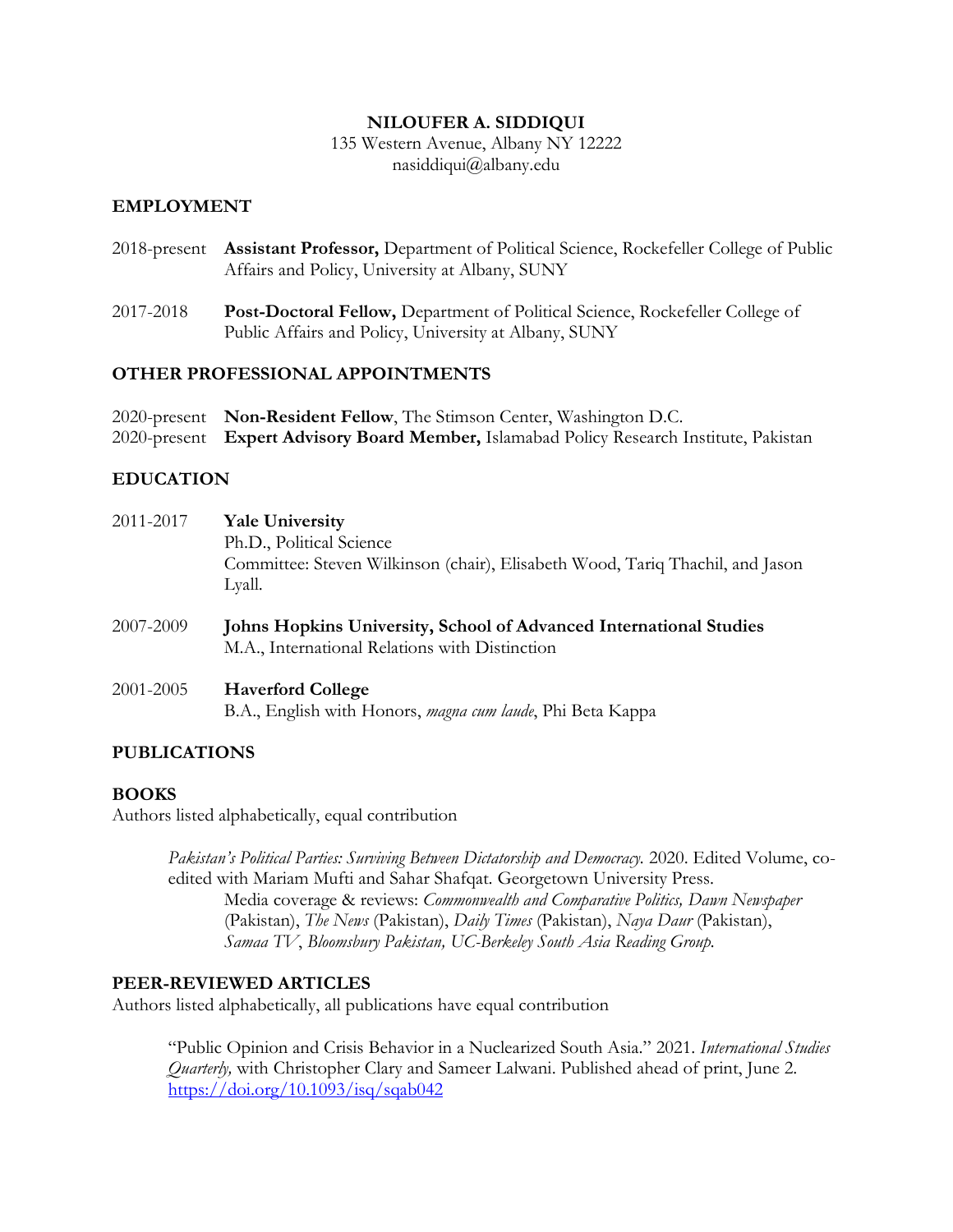"Voters and Foreign Policy: Evidence from a Conjoint Experiment in Pakistan." 2021. *Foreign Policy Analysis* 17(2), with Christopher Clary.

"Who Do You Believe? Political Parties and Conspiracy Theories in Pakistan." 2020. *Party Politics* 26(2): 107-119*.*

"National Identity, Religious Tolerance, and Group Conflict: Insights from a Survey Experiment in Pakistan." 2020. *Conflict Management and Peace Science* 37(1): 58-82*,* with Michael Kalin.

Winner of the 2020 Palmer Prize for best article published in *CMPS* in 2020.

"Secular Party Rule and Religious Violence in Pakistan." 2018. *American Political Science Review* 112 (1): 49-67, with Gareth Nellis.

Featured in *The Hindu.* 

"Islam's Political Disadvantage: Corruption and Religiosity in Quetta, Pakistan." 2016. *Politics & Religion* 9 (3): 456-480, with Michael Kalin.

#### **BOOK CHAPTERS**

"Introduction: Pakistan's Political Parties in an Era of Transitions." 2020. In *Pakistan's*  Political Parties: Surviving Between Dictatorship and Democracy, Georgetown University Press, with Mariam Mufti and Sahar Shafqat.

"Religiosity & Political Behavior in Pakistan." 2020. *Oxford Handbook of Politics in Muslim Societies,* eds. Melani Cammett and Pauline Jones. Oxford: Oxford University Press. Published online September 2020.

"Strategic Violence Among Religious Parties in Pakistan." 2019. *Oxford Encyclopedia of Politics & Religion.* Published online March 2019.

"Obama and the U.S.-Pakistan Marriage of Convenience." 2017. In *The World Views of the Obama Era*, ed. Matthias Maass. New York: Palgrave-Macmillan, with Christopher Clary.

"Mawlana Mawdudi and the Development of Islamic Political Discourse." 2013. In *Oxford Handbook on Islam and Politics*, ed. John Esposito. Oxford: Oxford University Press, with Joshua White.

#### **NON-PEER REVIEWED JOURNAL ARTICLES**

"Gender Ideology and the Jamaat-e-Islami." 2010. *Current Trends in Islamist Ideology*. Hudson Institute, Vol. 10.

"Of Note: Extraordinary Rendition and Transatlantic Intelligence Cooperation." 2008. *SAIS Review* 28 (1).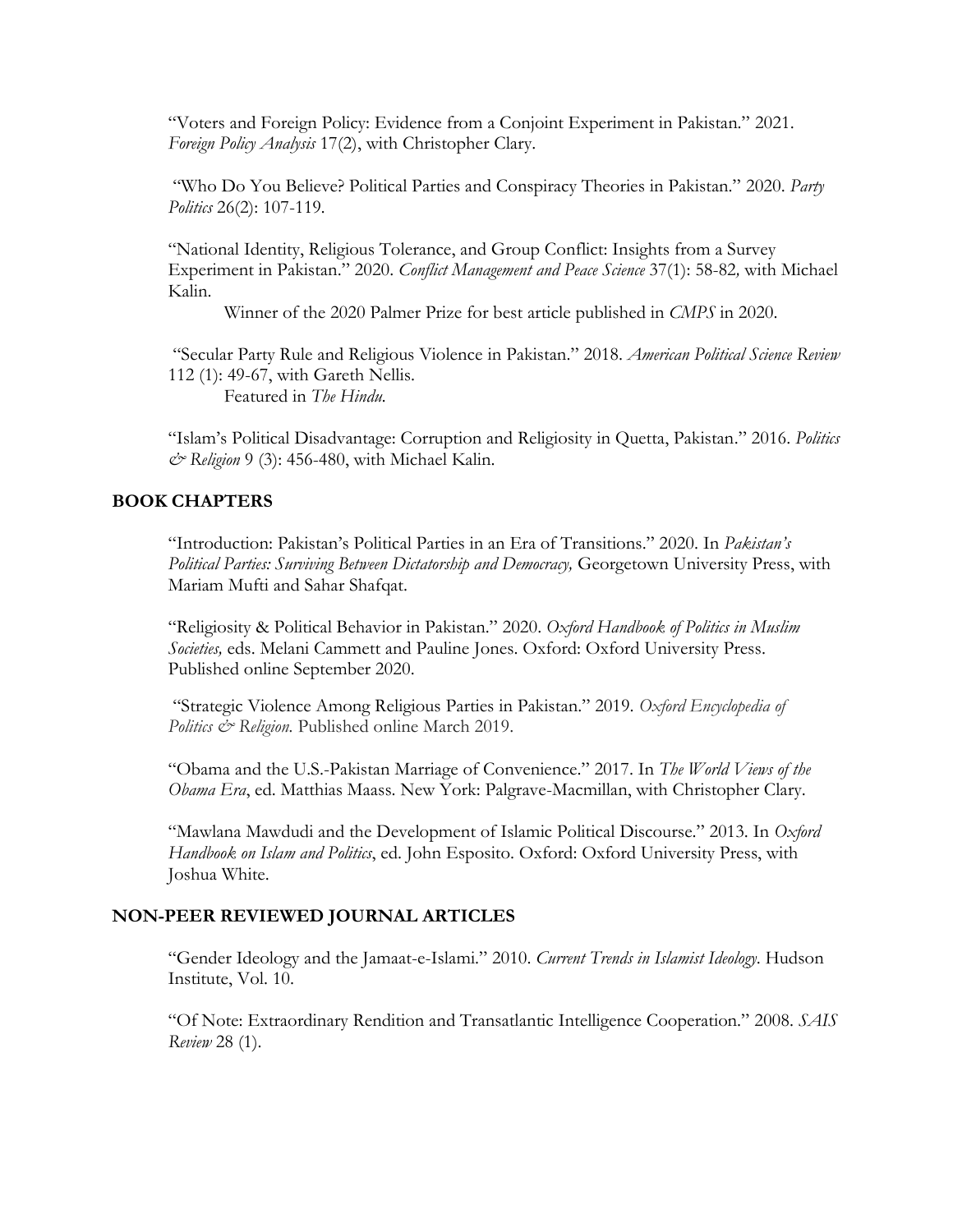#### **WORKING PAPERS AND WORKS IN PROGRESS**

*Under the Gun: Parties, Violence, and Democracy in Pakistan* (book manuscript, under review)

"Can Appeals for Peace Promote Tolerance and Mitigate Support for Extremism? Evidence from an Experiment with Adolescents in Burkina Faso," with Allison Grossman and William Nomikos. Revise & resubmit, Journal of Experimental Political Science.

"Third Party Presence & the Political Salience of Ethnicity in Survey Data," with Mashail Malik.

"Under the Gun: Political Parties and Violence in Karachi, Pakistan."

"Does Nationalist Sentiment Increase Belief in Misinformation? Experimental Evidence from Pakistan," with Asfandyar Mir.

"What makes a Pakistani Hawk? Exploring Pakistani Public Opinion and Foreign Policy," with Christopher Clary, Sameer Lalwani, and Hamza Shad.

"Local Solutions to Local Problems? Evaluating the Effectiveness of Educational Programs to Reduce Interethnic Tensions and Local Violence," with Allison Grossman and William Nomikos.

"Reducing Prejudice Toward Rural-to-Urban Migrants: A Survey Experiment," with Mashail Malik.

#### **OTHER WRITINGS**

"Exposure to Violence and Voting in Karachi, Pakistan," *United States Institute of Peace* Special Report no. 450*,* June 2019, with Mashail Malik.

"How to Handle Pakistan's New Hardliners," Pakistan Policy Symposium Policy Brief Series*, Wilson Center*, February 2019.

"Pakistan's Electoral Outlook," *Asia Dialogue,* University of Nottingham Asia Research Institute, July 22, 2018

"Will Pakistan's Elections be Free and Fair?" *BBC Hindi,* July 24, 2018 (translated into Hindi)

"Pakistani Militants have Created their Own Political Party. Can it Actually Win Votes?" *Monkey Cage,* Washington Post, May 7, 2018, with Yelena Biberman.

"What's Behind the Islamist Protests in Pakistan?", *Monkey Cage,* Washington Post, December 8, 2017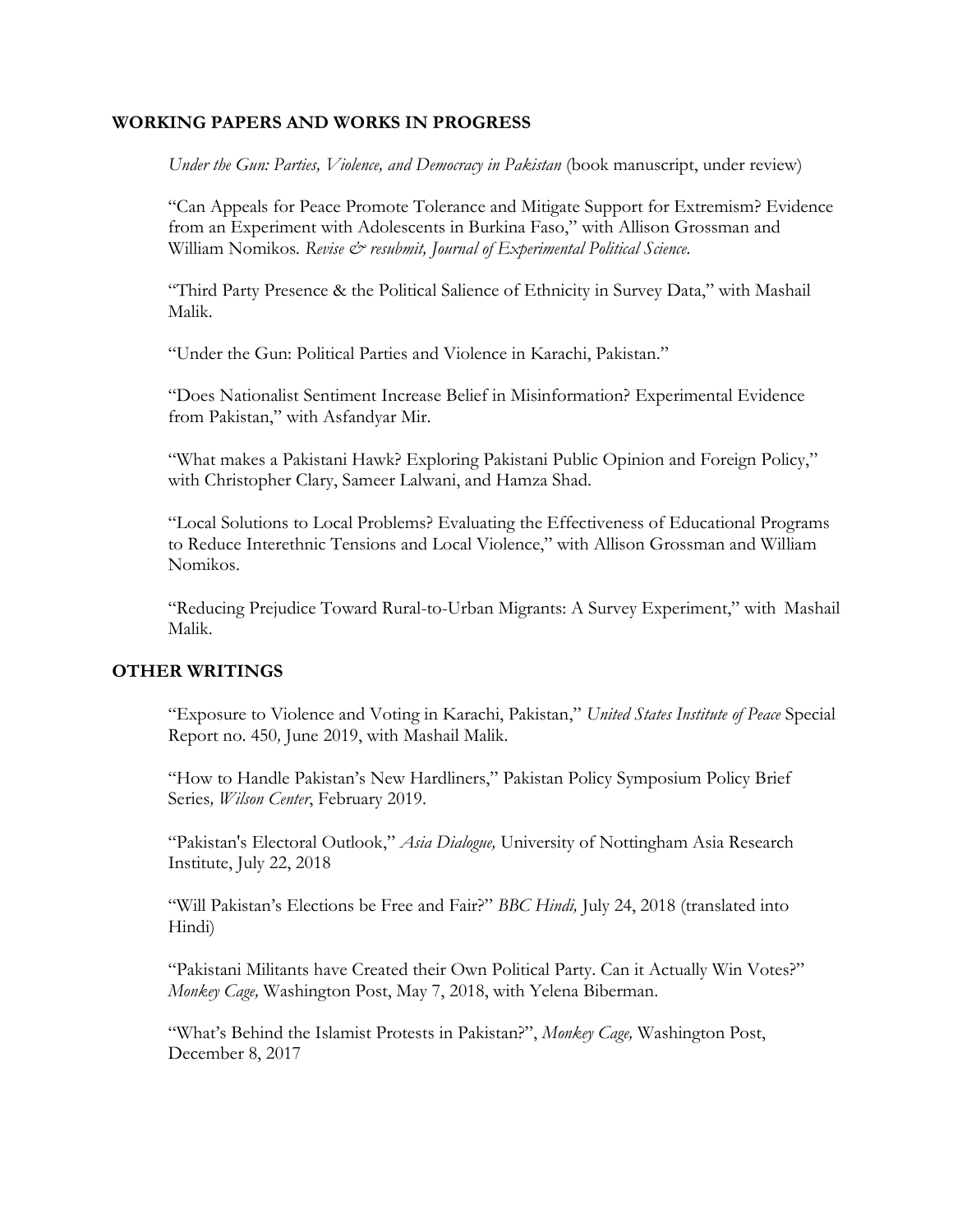"A New Survey Shows that Pakistanis Penalize Candidates for Religious Piety," *Monkey Cage,* Washington Post, August 19, 2016, with Michael Kalin.

"Sectarian Violence and Intolerance," *Middle East Institute*, May 27, 2015

"The Politics and Economics of Pakistan's Youth." Think piece for *UNDP Human Development Report* Pakistan 2015 as contributing author. December 2014.

"Religious Authority and the Promotion of Sectarian Tolerance in Pakistan," *United States Institute of Peace* Special Report, October 2014, with Michael Kalin.

"Pakistan-U.S. Trust Deficit," *Dawn Newspaper*, June 19, 2011, with Joshua T. White.

"Broken Justice," *ForeignPolicy.com*, February 1, 2011.

## **FELLOWSHIPS, HONORS, AND AWARDS**

Palmer Prize, Peace Science Society, for best article published in *Conflict Management and Peace Science*  in 2020

Martin Edelman Faculty Award for Excellence in Teaching, University at Albany, 2020

Yale University Dissertation Completion Fellowship, 2014-2015

Yale MacMillan Dissertation Award, Fall 2014-Summer 2015

Christian A. Herter Award for highest GPA in graduating class, Johns Hopkins SAIS, 2009 John Hopkins School of Advanced International Studies Starr Foundation Fellowship, 2007-2009

Johns Hopkins School of Advanced International Studies U.S.-Pakistan Relations Fund, 2008-2009 Phi Beta Kappa, Haverford College, 2005

Haverford College Fellowship, 2001-2005

## **GRANTS**

United States Institute of Peace Grant on Misinformation (co-PI), 2020 (\$45,650) University at Albany Faculty Research Award Program, 2019 (\$4000) International Growth Center (co-PI), 2020 (\$26,098) Innovations for Poverty Action, Peace & Recovery Program, Pilot Grant (co-PI), 2019 (\$51,944) Innovations for Poverty Action, Peace & Recovery Program, Exploratory Grant (co-PI), 2018 (\$9,993) US Institute of Peace Grant on 2018 Pakistan Elections (co-PI), 2017 (\$27,500) Institute of Development and Economic Alternatives (co-PI), PhD Field Research Fund, 2015 (\$5000) US Institute of Peace Research Grant (co-PI), 2013 (\$24,600) Yale Leitner Program in International and Comparative Political Economy, 2013 (\$4,000) & 2015 (\$3000) Yale MacMillan Center Pre-Dissertation Grant, 2012 (\$4,000) Yale South Asia Center Summer Research Award, 2012 (\$2,600), 2013 (\$4,000) & 2015 (\$4,000) American Institute of Pakistan Studies (AIPS) Travel Grant, 2008 Johns Hopkins School of Advanced International Studies Summer Award, 2008 Haverford College Center for Peace and Global Citizenship Internship Grant, 2004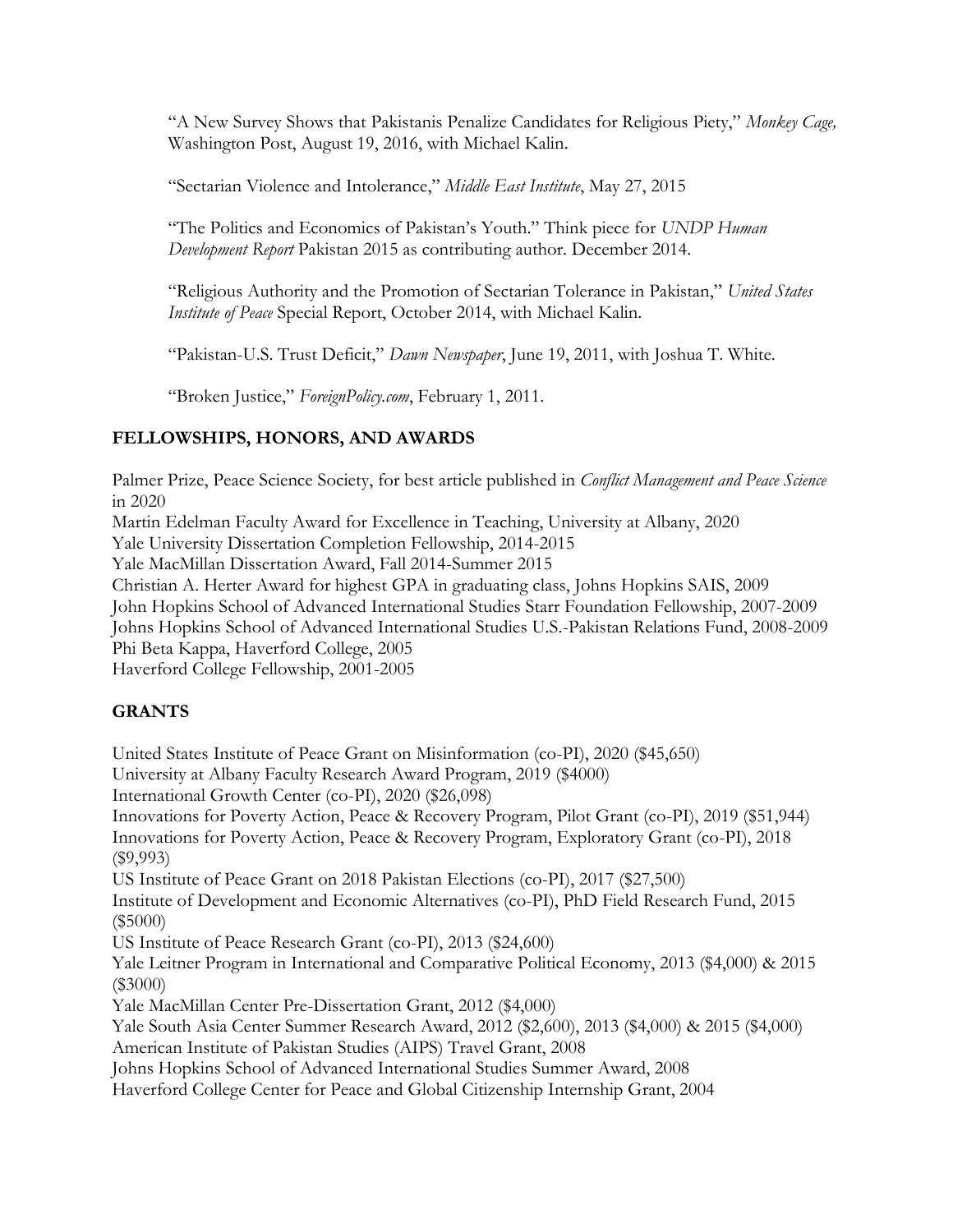#### **INVITED TALKS**

Roundtable, "Rise of Nationalism: The Future of Democracy in the Golden Age," Islamabad Policy Research Institute Research Design and Pre-Analysis Plans, discussion in graduate course, Emory University Roundtable, "Justice, Governance, and Contestation in Pakistan's Hybrid Regime," Yale University Roundtable on *Pakistan's Political Parties*, Stimson Center "Populism & Reconfiguration of State and Society," Islamabad Policy Research Institute Roundtable on *Pakistan's Political Parties*, St. Mary's College of Maryland "Under the Gun: Explaining Party Violence in Karachi, Pakistan," Brown University "Under the Gun: Political Parties and Violence in Pakistan," NYU-Abu Dhabi "Under the Gun: Political Violence in Karachi, Pakistan," Johns Hopkins School of Advanced International Studies "Conflict in Pakistan's Provinces," Federalism in South Asia Conference, Yale University "The Rise of New Religious Parties in Pakistan," Wilson Center, Washington DC "Exposure to Violence & the Pakistan 2018 Elections," United States Institute of Peace, Washington DC "How to Study Violent Extremism," Center for International Development, Albany "Under the Gun: Political Parties and Violence in Pakistan," University at Albany "Under the Gun: Political Parties and Violence in Pakistan," Boston College "Studying Violent Extremism," Gallup Pakistan, Islamabad, Pakistan "Sources of Youth Radicalization," United Nations Development Program, Islamabad & Peshawar, Pakistan "Political Parties, Patrons, and Power Brokers: The Political Logic of Sectarian Violence in Punjab, Pakistan," Johns Hopkins School of Advanced International Studies (SAIS), Washington D.C. "Survey Experiments & Research Methodology in Political Science," Gallup Pakistan, Islamabad, Pakistan "Religious Authority and the Promotion of Sectarian Tolerance," U.S. Embassy, Islamabad, Pakistan "Religious Authority and the Promotion of Sectarian Tolerance," U.S. Institute of Peace (USIP) Roundtable Discussion, Washington D.C. "Contemporary Political Developments in Pakistan," Yale University, Conference on Democracy in Pakistan, New Haven, CT

## **CONFERENCE AND WORKSHOPS**

| $2020$ (cncld) | Conference on Islamic Parties, Lavash University, Quebec (Presenter)          |
|----------------|-------------------------------------------------------------------------------|
| 2020 (cncld)   | International Studies Association Conference, Honolulu (Presenter, Organizer) |
| 2018           | American Political Science Association, Annual Meeting, Boston (P)            |
| 2018           | International Studies Association Annual Conference, San Francisco (P)        |
| 2018           | Institutions & Societies Conference, University at Albany (Discussant)        |
| 2017           | Comparative Politics Workshop, Yale University (P)                            |
| 2017           | Politics and History Workshop, University at Albany (P)                       |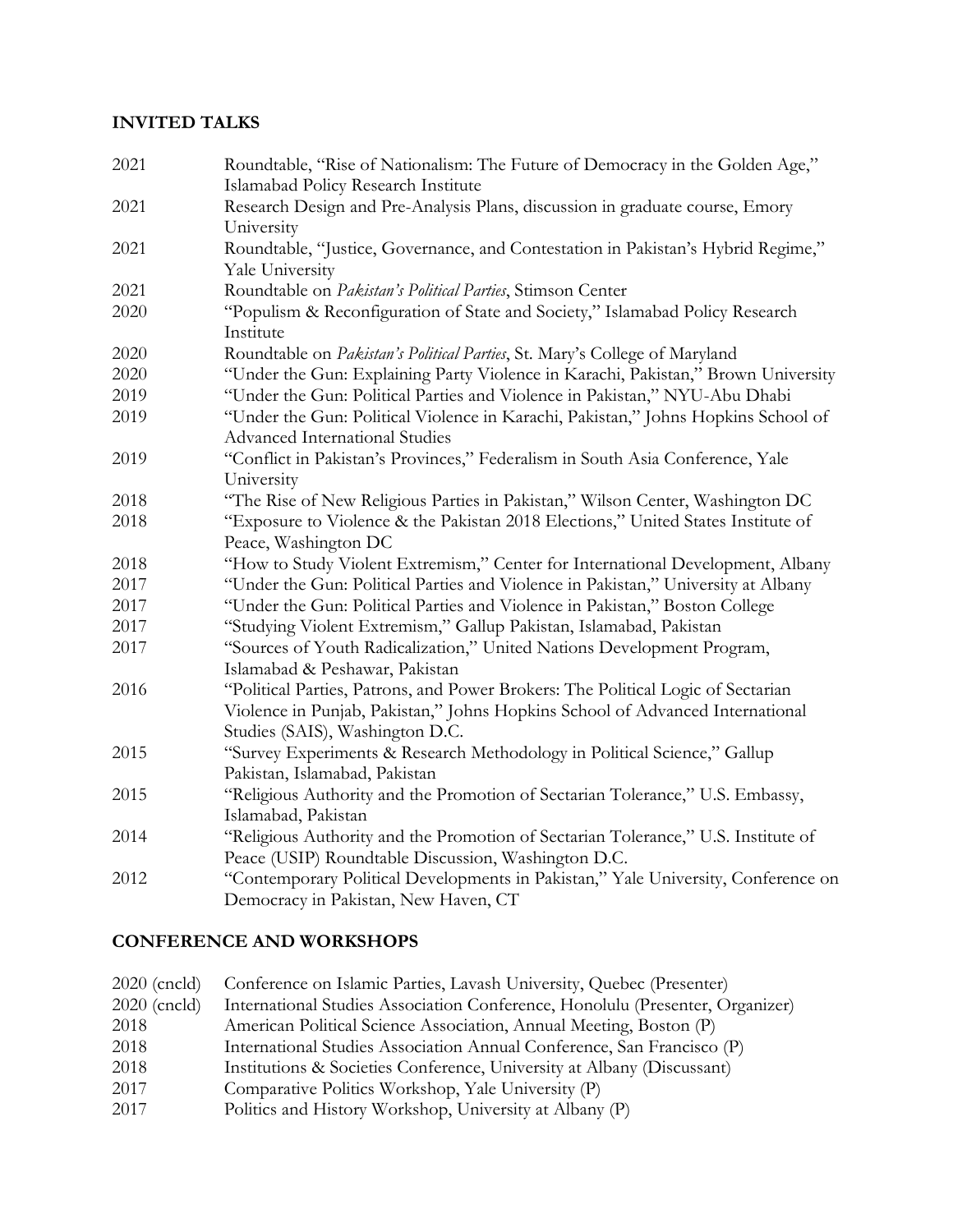| 2017 | International Studies Association Annual Conference, Baltimore (P, O)       |
|------|-----------------------------------------------------------------------------|
| 2016 | Order, Conflict, and Violence Workshop, Yale University (P, D)              |
| 2016 | International Studies Association Annual Conference, Atlanta (P)            |
| 2015 | South Asia Conference at the University of Wisconsin-Madison (P)            |
| 2015 | American Political Science Association, Annual Meeting, San Francisco (P)   |
| 2015 | International Studies Association Annual Conference, New Orleans (P, O)     |
| 2015 | Midwest Political Science Association Conference, Chicago (P)               |
| 2014 | American Political Science Association, Annual Meeting, Washington D.C. (P) |
| 2014 | Midwest Political Science Association Conference, Chicago (P)               |
| 2014 | International Studies Association Annual Conference, Toronto (P)            |
| 2013 | Order, Conflict & Violence Workshop, Yale University (P, D)                 |
| 2008 | South Asia Conference at the University of Wisconsin-Madison (P)            |
|      |                                                                             |

# **TEACHING**

| 2020       | University at Albany-SUNY Department of Political Science, Instructor |
|------------|-----------------------------------------------------------------------|
|            | Ethnic Politics (graduate/PhD course)                                 |
| 2019       | University at Albany-SUNY Department of Political Science, Instructor |
|            | Political Violence, Insurgency, and Terrorism (grad course)           |
| 2018       | University at Albany-SUNY Department of Political Science, Instructor |
|            | International Development in Conflict Settings (grad-undergrad)       |
| 2018-2020  | University at Albany-SUNY Department of Political Science, Instructor |
|            | Introduction to Quantitative Methods (graduate/MIA course)            |
| 2017, 2018 | University at Albany-SUNY Department of Political Science, Instructor |
|            | Politics of South Asia (undergraduate course)                         |
| 2018, 2020 | University at Albany-SUNY Department of Political Science, Instructor |
|            | Violent Political Conflict (undergrad course)                         |
| 2016       | Yale University Department of Political Science, Teaching Fellow      |
|            | Development Under Fire                                                |
| 2015       | Yale University Department of Political Science, Teaching Fellow      |
|            | Gandhi, King, and the Politics of Nonviolence                         |
| 2013       | Yale University Department of Political Science, Teaching Fellow      |
|            | Introduction to International Relations                               |

# **SELECT PROFESSIONAL EMPLOYMENT**

| 2015-2017 | <b>Consultant, United Nations Development Program (UNDP)</b>               |
|-----------|----------------------------------------------------------------------------|
| 2014      | Graduate Program Summer Associate, RAND Corporation                        |
| 2011      | <b>Consultant</b> , International Crisis Group                             |
| 2009-2011 | <b>Associate Program Officer, International Organization for Migration</b> |
| 2006-2007 | Legal Assistant, American Civil Liberties Union (ACLU)                     |
| 2005-2006 | Legal Assistant, Skadden, Arps, Slate, Meagher & Flom LLP                  |